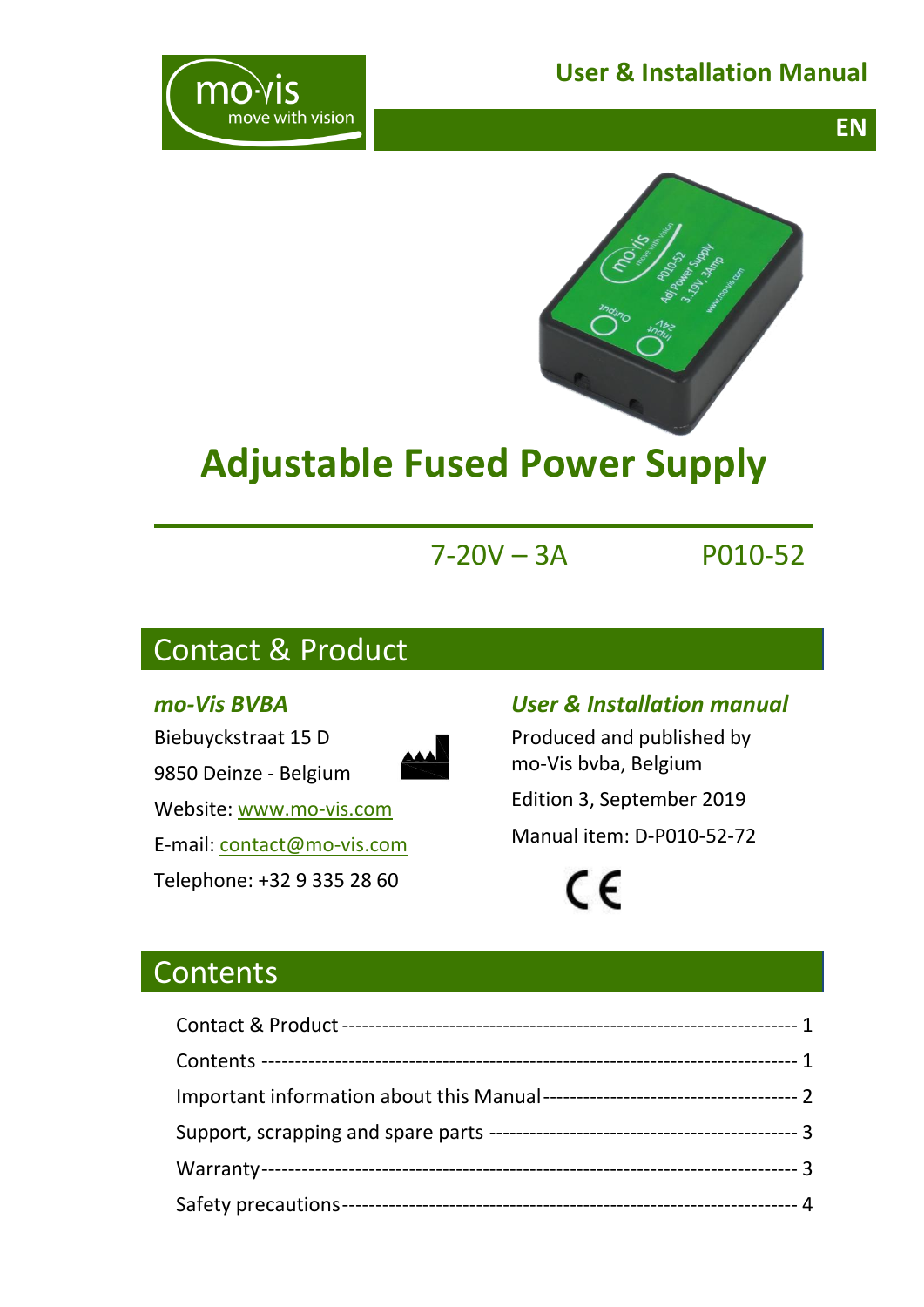| Design and function of the Adjustable Fused Power Supply ---------------- 6 |  |
|-----------------------------------------------------------------------------|--|
|                                                                             |  |
|                                                                             |  |
|                                                                             |  |
|                                                                             |  |

## <span id="page-1-0"></span>Important information about this Manual

Congratulations for choosing a mo-Vis product! If you would like to learn more about mo-Vis and its products, we invite you to visit our website: [www.mo-vis.com.](http://www.mo-vis.com/)

Before you install or begin using this product, it is important that you read and understand the content of these installation and operating instructions, the safety instructions in particular.

The installation instructions will guide you as an installer through the options and possibilities with the mo-Vis product.

The operating instructions are primarily intended to acquaint you with the functions and characteristics of the mo-Vis product and how you can use it in the best manner possible. They also contain important safety and maintenance information, as well as describe possible problems that can arise during use. Always keep the operating instructions handy in connection with your wheelchair, since the need for important information can arise concerning its use, safety and maintenance.

All information, pictures, illustrations and specifications are based on the product information that was available at the time of printing. Pictures and illustrations shown in these instructions are representative examples and are not intended to be exact depictions of the various parts of the product.

We reserve the right to make changes to the product without prior notice.

## *Ordering documentation*

You can download additional copies of this User & Installation manual on the mo-Vis website: [www.mo-vis.com.](http://www.mo-vis.com/)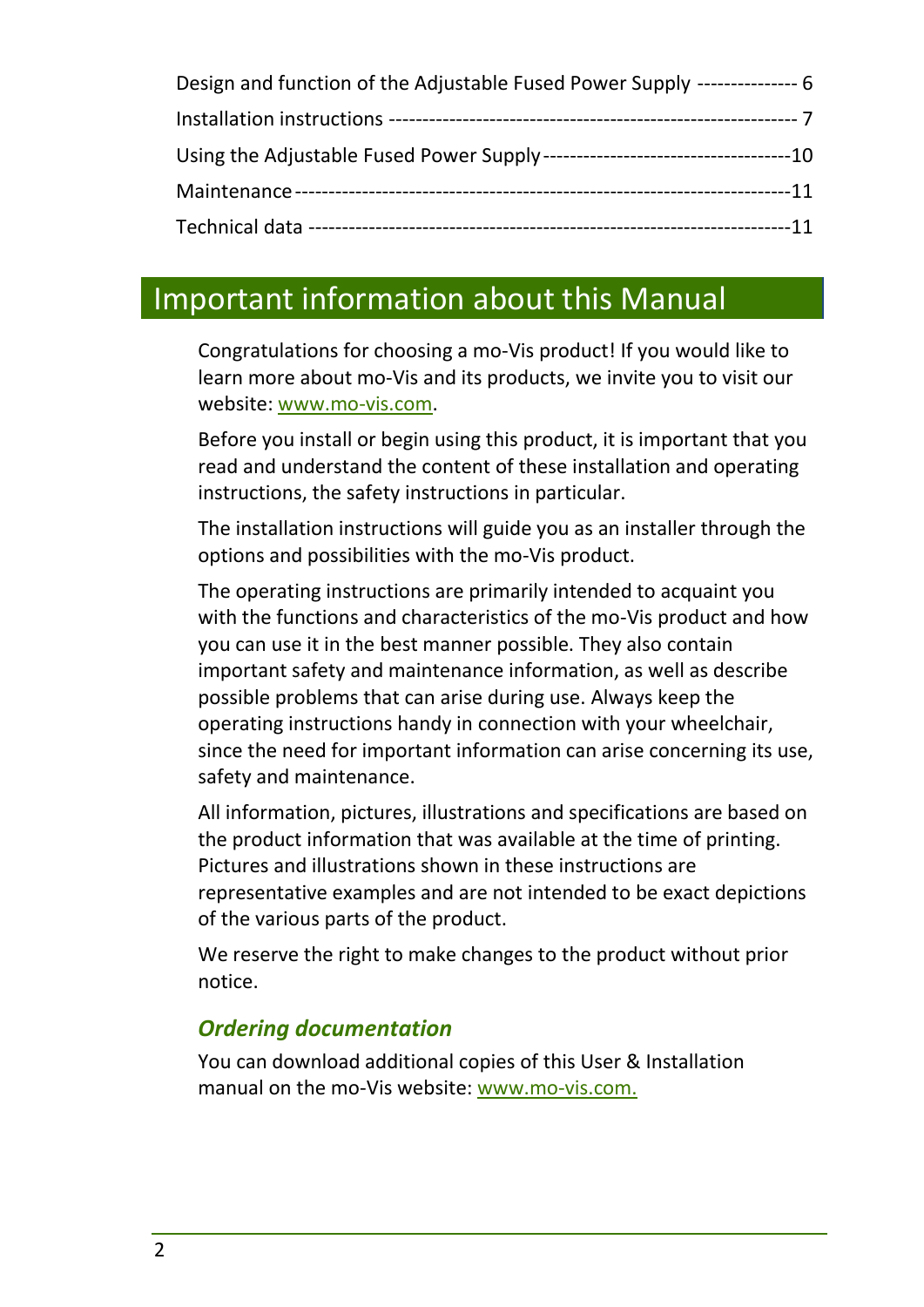## <span id="page-2-0"></span>Support, scrapping and spare parts

#### *Technical support*

In case of technical problems, we advise you contact your dealer.

If the dealer is not available, or unknown, please contact mo-Vis bvba by email [support@mo-vis.com](mailto:support@mo-vis.com) or by phone +32 9 335 28 60.

Always state the device serial number when contacting mo-Vis. This ensures you are provided with the correct information.

#### *Spare parts and accessories*

Spare parts and accessories must be ordered by the dealer at mo-Vis hyha.

### *Scrapping & recycling*

For scrapping, adhere to your local waste legislation.

Dispose of obsolete electronic parts responsibly in accordance with local recycling regulations.

## <span id="page-2-1"></span>**Warranty**

mo-Vis bvba warrants the unit to be free from defects in material and workmanship for a period of 2 years under proper use, care and service. All warranties only cover parts and do not extend beyond the initial purchaser from an authorised mo-Vis dealer.

#### *Start of the warranty period*

Each warranty shall begin on the date the product is first delivered to the customer.

#### *Repair and replacement*

For warranty service, we advise you contact the dealer from whom the product was purchased. In the event of a defect in material or workmanship, the dealer must obtain a return authorisation (RA) number from mo-Vis and the product must be shipped to a service centre designated by mo-Vis. mo-Vis will repair or, at mo-Vis' option, replace any product covered by the warranty.

## *Disclaimer and Limitations of Remedies*

The express warranties set forth in this agreement are in lieu of all other warranties of merchantability or fitness of purpose. In no event shall mo-Vis be liable for any direct, indirect, incidental or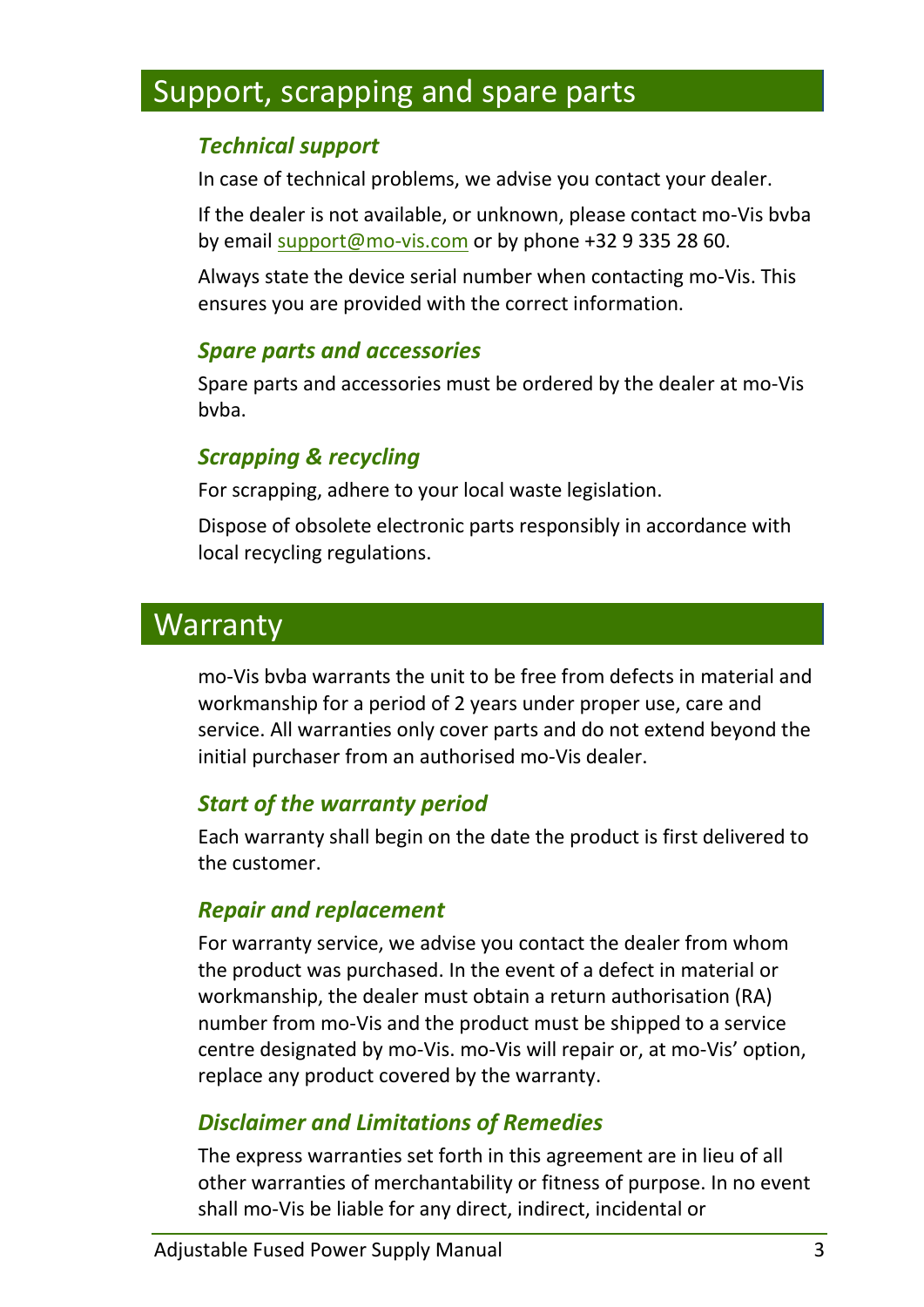consequential damages resulting from any defect in this product. Warranty of parts subject to "normal wear and tear" (e.g. pads, joystick balls, batteries …) are not covered in the warranty except as it applies to defects in material or construction.

#### *Amendments*

No person is authorised to alter, extend or waive the warranties of mo-Vis.

## *Voiding of warranties*

The foregoing warranties are contingent upon the proper installation, use, maintenance and care of the product. The warranty will be void if the product has been installed or used improperly, or if it has been repaired or any part replaced by persons other than mo-Vis or an authorised dealer. The unit is considered as a non-serviceable part.

The addition of equipment or features that are not manufactured or recommended by mo-Vis could affect the intended function of the mo-Vis product and may invalidate the warranty.

## *Understanding usage*

The health care professional (authorised installer) is responsible for understanding the intended use of the mo-Vis equipment, the specifications and its programming parameters. mo-Vis cannot be held responsible for damage caused by incorrect installation or incorrect use of the product. Misuse, mishandling, or storage is not covered by this warranty.

## <span id="page-3-0"></span>Safety precautions

## *General*

The Adjustable Fused Power Supply is intended to be fitted on any power wheelchair with 24 V connection.

Incorrect use or installation may lead to risk of injury to the user and damage to the wheelchair or other property.

In order to reduce these risks, you should carefully read this instruction manual, paying particular attention to the safety instructions and warning texts.

Only install this product on a wheelchair where the wheelchair manufacturer allows the installation of third party parts.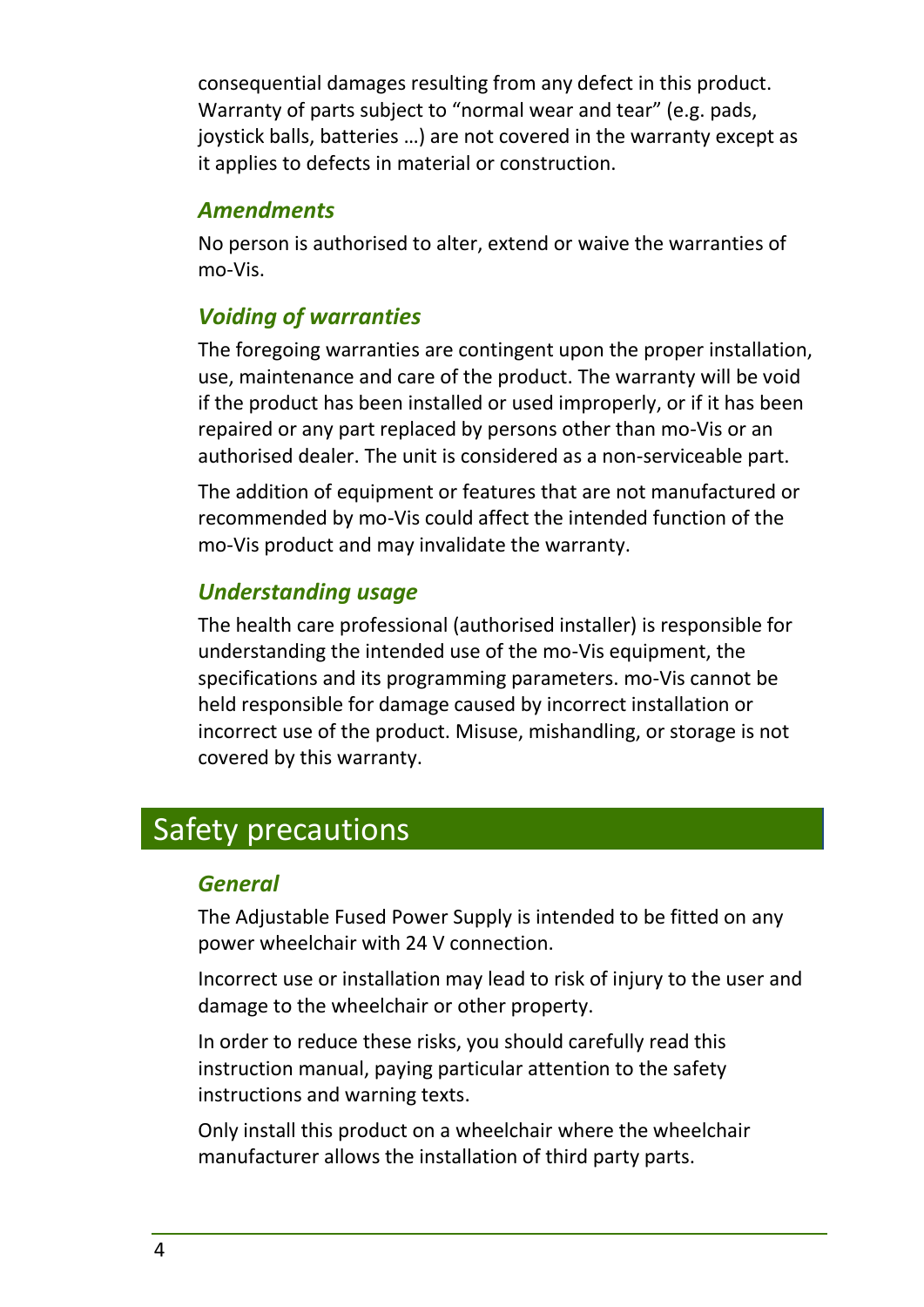Any unauthorised use of the product may lead to increased risk of accident. Carefully follow the recommendations in this manual in order to prevent accidents from use.

The Adjustable Fused Power Supply Unit is a non-serviceable part.

In case of doubt for alterations and adjustments, always contact a qualified service engineer.

In case any serious incident occurs in relation to this device, this should be reported immediately to mo-Vis and the competent authority of the Member State in which the user is established.

## *Warning labels*

This manual contains the following warning labels, which are intended to draw attention to situations that could lead to unwanted problems, e.g. personal injury or damage to the wheelchair.



#### *CAUTION!*

*Please use caution where this symbol appears.*



### *WARNING!*

*Please use extreme caution where this warning symbol appears. Failure to observe warnings can lead to personal injury or property damage.*



## *CAUTION!*

#### *Limited liability*

*mo-Vis accepts no liability for personal injury or damage to property that may arise from the failure of the user or other persons to follow the recommendations, warnings and instructions in this manual.*



## *EMC Requirements*

*CAUTION!*

*The electronics of a power wheelchair and its options can be affected by external electromagnetic fields (for example from mobile telephones). Similarly, the electronics of the wheelchair or options themselves can also emit electromagnetic fields that can affect the immediate surroundings (for example certain alarm systems in businesses).* 

*The limit values for Electromagnetic Compatibility (EMC) with respect to power wheelchairs are set in the harmonised standards for the EU in the Medical Devices Directive, No. 93/42/EEC. The Adjustable Fused Power Supply complies with these limit values.*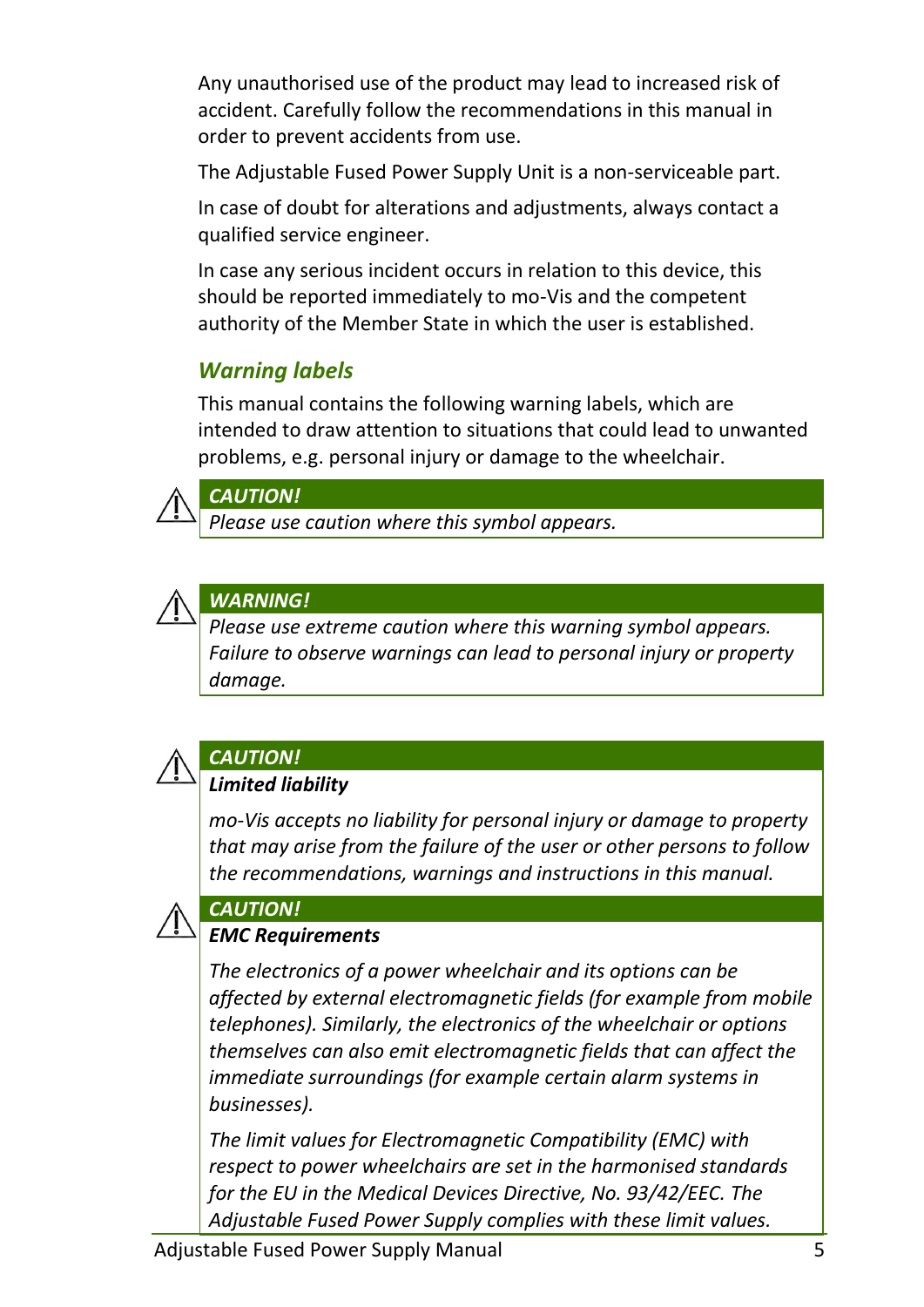

### *WARNING!*

*Assembly*

*The unit should only be installed or adjusted by a qualified service engineer or someone with adequate knowledge to perform the adjustment in an expert manner.*

#### *Maintenance and service*

*Carry out only the service and maintenance activities specified in this manual, as long as you comply with the demands stated in this manual for a specific action. All other service, alterations to and interventions on the Adjustable Fused Power Supply must be carried out by a qualified service engineer or someone with adequate knowledge to perform the adjustment in an expert manner. In case of doubt, contact a qualified service engineer or mo-Vis.*

*Use only spare parts or accessories approved or recommended by mo-Vis. All other use could lead to changes which might impair the function and safety of the product. It could also lead to the warranty becoming void.*

## <span id="page-5-0"></span>Design and function of the Adjustable Fused Power Supply

## *Intended use*

The Adjustable Fused Power Supply can be used to power any device with a DC voltage from 7 to 20 V and a power consumption of up to 3 A. The unit is powered by the wheelchair (24 V) and will transform the 24 V input voltage to an adjustable  $(7 - 20 V)$  output voltage.

## *Double fused*

The Adjustable Fused Power Supply is double fused: the power and ground wire of the output are fused. This is to prevent from accidents in case of a damaged load or cables.



#### *WARNING!*

*The unit should only be used for loads which are completely isolated from the chassis of the wheelchair.*

## *Indicator light*

A green LED on the unit indicates when the unit is powered.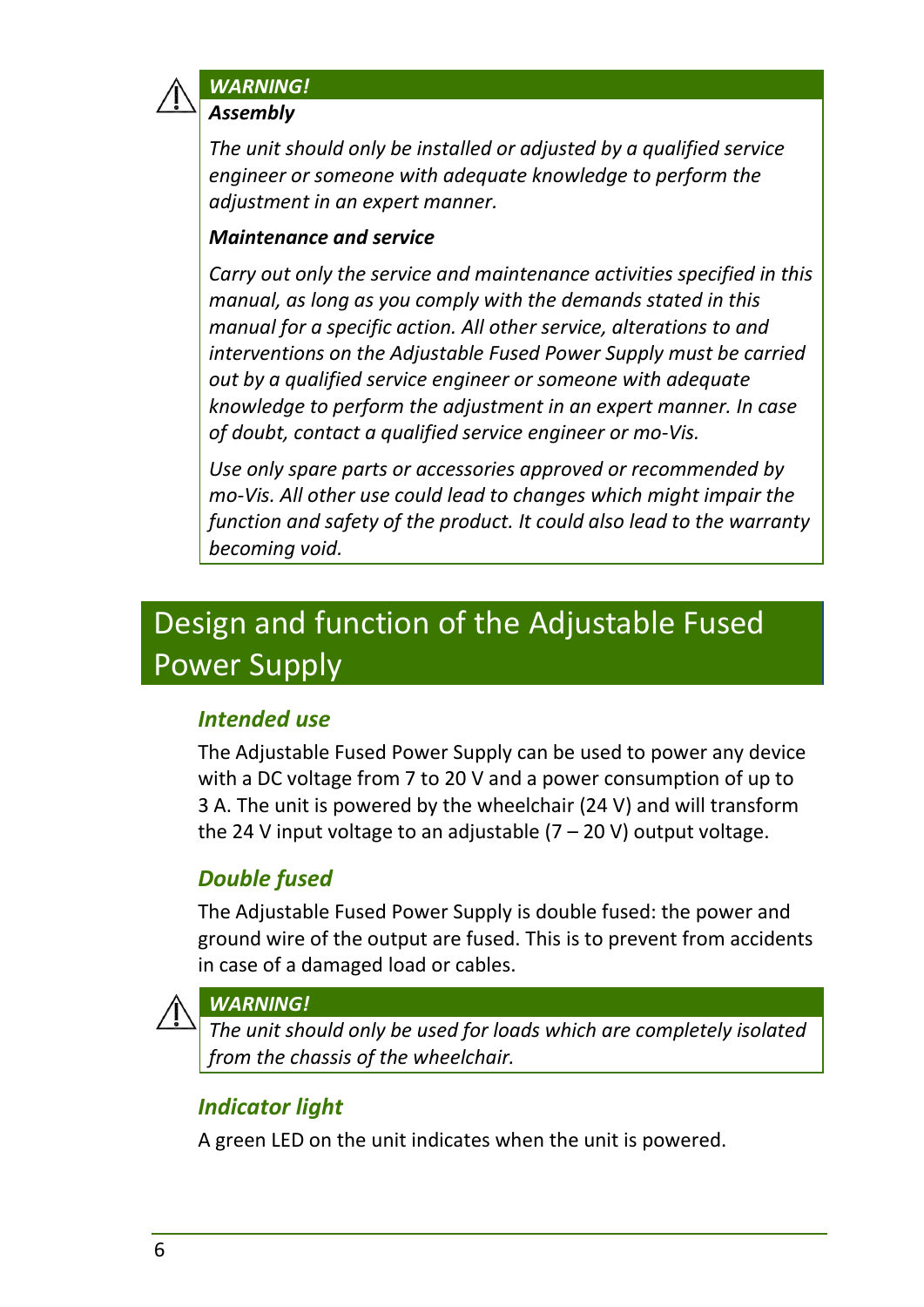#### Parts and accessories

#### *Available versions*

Adjustable Fused Power Supply 7-20  $V - 3$  A (P0101-52): for installation on a powered wheelchair 24 V.

#### *Not included*

Supply (input) and load (output) lead cables are not included.

#### *Parts*

Below, you find an overview of the relevant parts with regards to installation.



## <span id="page-6-0"></span>Installation instructions

#### Preparations

#### *Qualified service engineer*

Only a qualified service engineer may install the Adjustable Fused Power Supply.

#### *Tools*

- Use a Phillips screwdriver to unscrew the screws to open the lid.
- Use a flathead screwdriver (2.5 mm) to connect the wiring and adjust the potentiometer.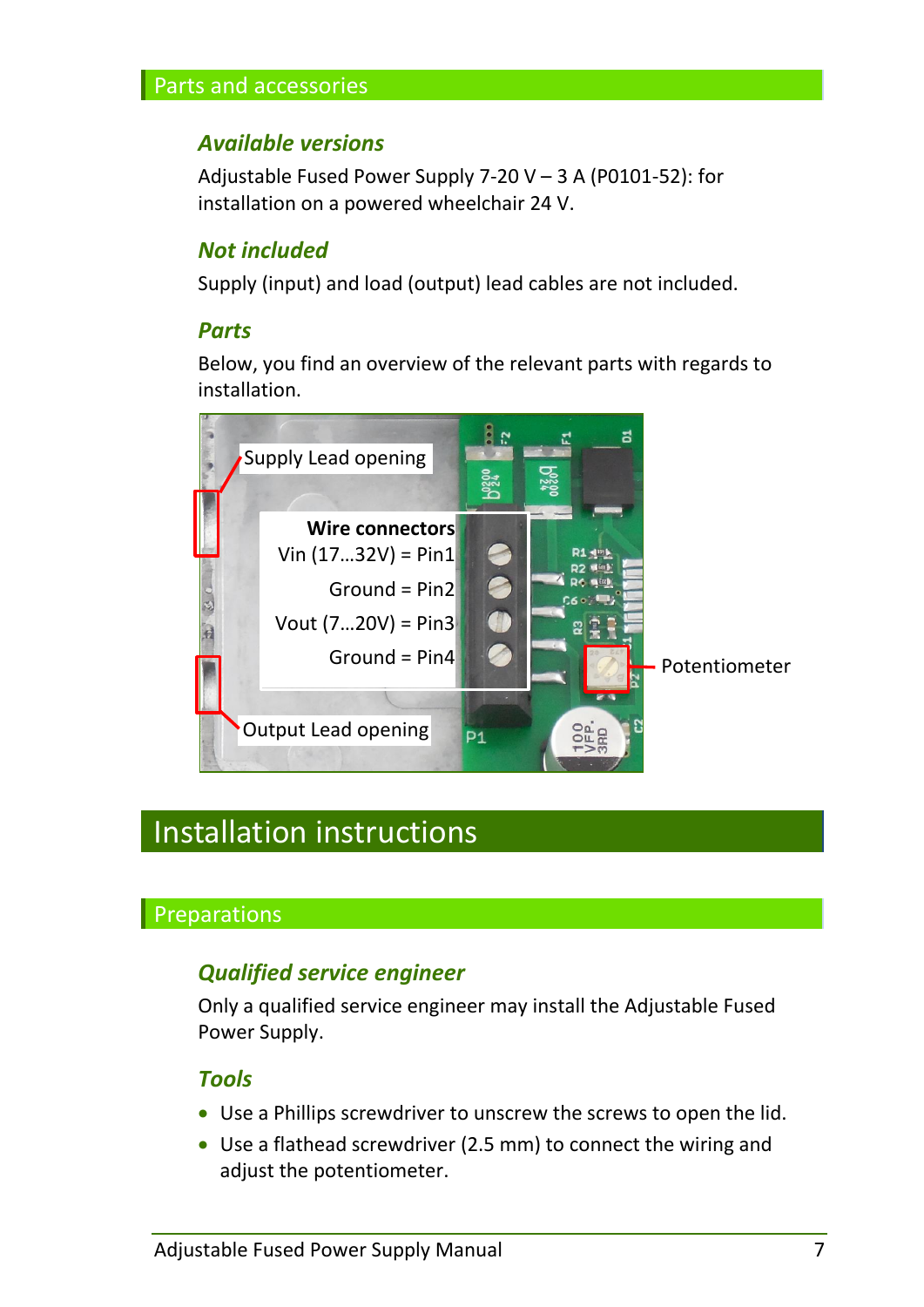

*CAUTION!*

*Use the proper tools to install and adjust the unit. The use of improper tools may cause damage to the device.*



#### *CAUTION!*

*Do not tighten screws with an excessive force.*

#### *Installation plan*

Set up an installation plan before beginning the installation. Based on the users' needs and with actual measurements of the wheelchair, this plan should specify where the unit will be placed, and how the cabling will be guided.

## *Serial number sticker*

The additional serial number sticker that can be found in the package should be adhered to the back of this manual.

#### Connecting the input to the Adjustable Fused Power Supply



#### *WARNING!*

*Keep the supply (Input) Lead disconnected from any power source while wiring.*



*CAUTION!*

*Use a proper flathead screwdriver to not damage the screw heads.*

To connect the wiring in the Adjustable Fused Power Supply Unit, proceed as follows:

- **1.** Unscrew the 4 screws with a Phillips screwdriver at the bottom of the box, and remove the lid.
- **2.** Connect the supply (Input) Lead.
	- Connect the power to Pin1 = Vin (17...32 V)
	- Connect the ground to Pin2 = Ground
	- Use a wire section of min.  $1mm<sup>2</sup>$  (18 AWG).

#### *WARNING!*

*If the Supply Lead is connected directly to the batteries, place a fuse of max. 10A between the unit and the battery connection, as close to the batteries as possible*

*An additional fuse is not needed in case the power is taken from the wheelchair electronics bus (R-net or DX) or the charger socket, as these have an integrated fuse.*

**3.** Connect the input to the wheelchair electronics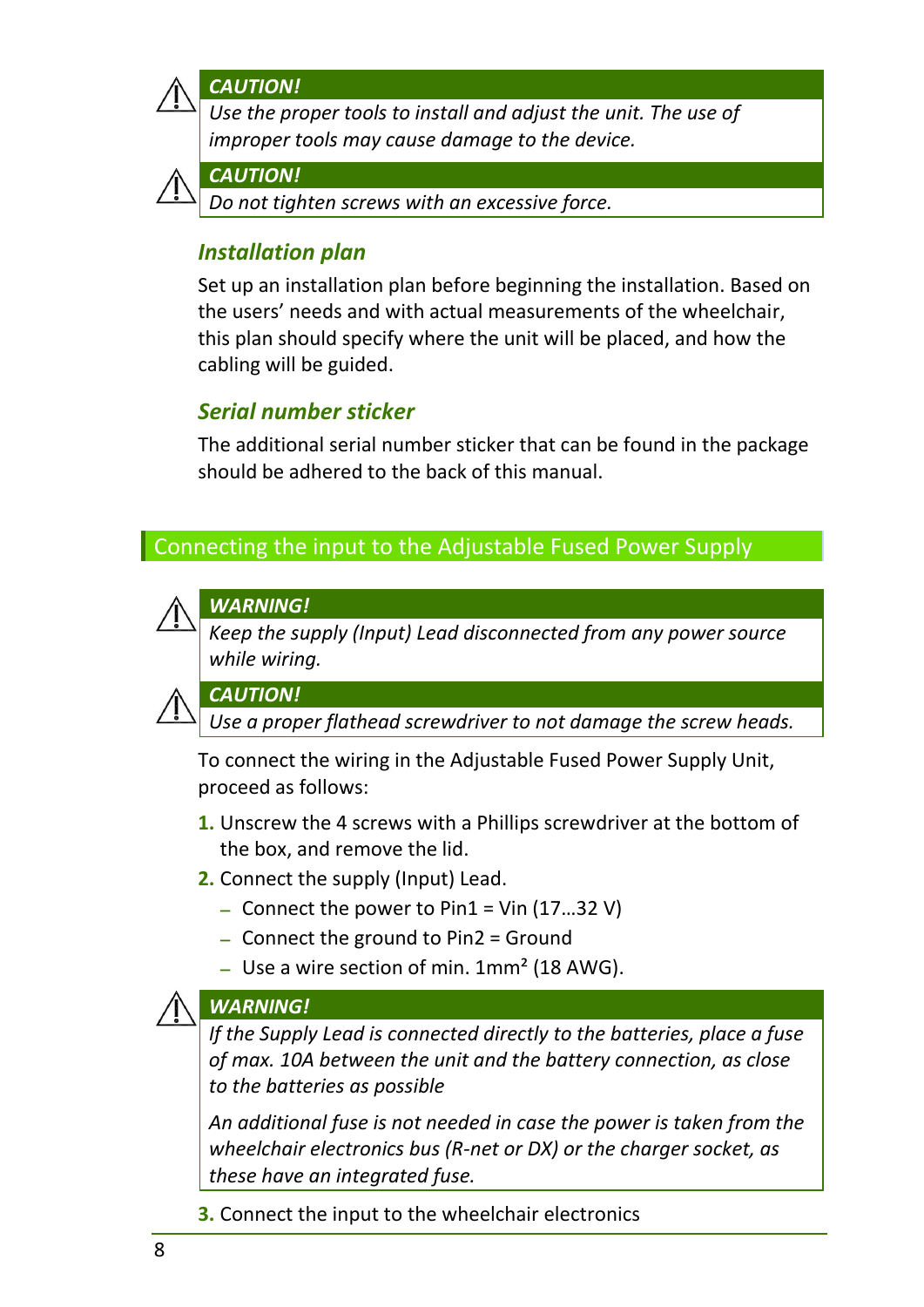RESULT: the green indicator LED on the unit turns on.

- **4.** Check the output voltage with a voltage meter
- **5.** Adjust the output voltage using the potentiometer.
	- Turn clockwise to increase the output voltage.
	- Turn counter clockwise to decrease the output voltage.
	- $-$  The output voltage is between 7 V and 20 V

#### *CAUTION!*

*Do not have any device connected to the output while adjusting the output voltage, as an excessive voltage may damage the device.*

### Connecting the output and installing the Adjustable Fused Power **Supply**

- **1.** Connect the Load (Output) Lead
	- $-$  Connect the power to Pin3 = Vout  $(7...20$  V)
	- Connect the ground to Pin4 = Ground
	- Use a wire section of min. 0.25 mm<sup>2</sup> (30 AWG).
- **2.** Guide the supply and load leads through the respective openings.
- **3.** Place the lid back on the box.

#### *CAUTION!*

*Check that the supply and load leads remain properly in their respective openings to avoid damage to the wiring.*

- **4.** Fasten the lid back on the box with the 4 screws.
- **5.** Place and secure the Adjustable Fused Power Supply unit onto the wheelchair according to the installation plan. It is advised to install the unit with the indicator LED on top and the cable outputs at the bottom.
- **6.** Guide all cabling according to the installation plan.

#### *WARNING!*

*Mind damaging the unit and wiring. Make sure the cabling is mounted in such a way the excessive wear and tear is avoided.*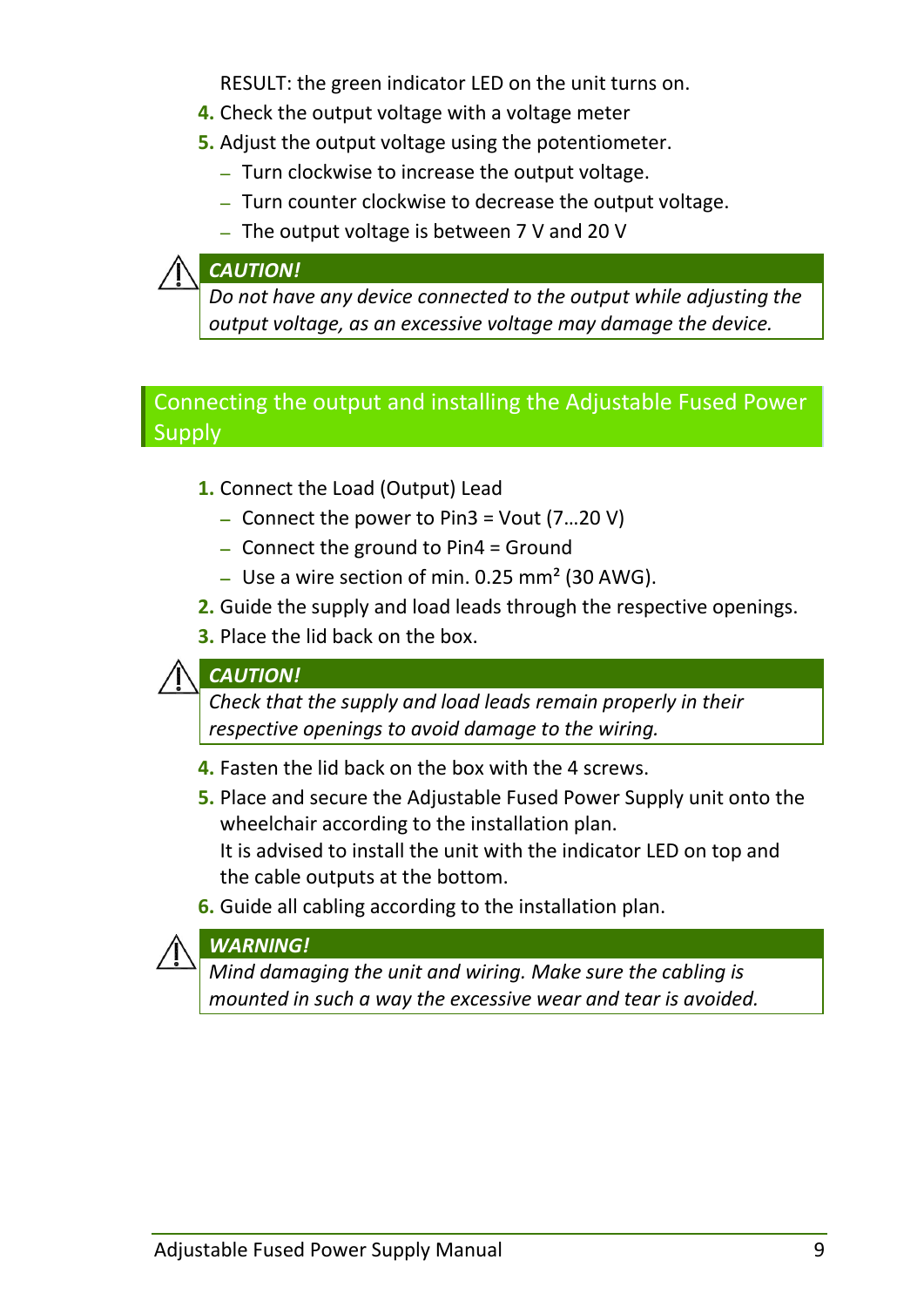## <span id="page-9-0"></span>Using the Adjustable Fused Power Supply

## Use conditions

The Adjustable Fused Power Supply is intended for use as installed by the dealer, in accordance to the installation instructions in this manual.

The foreseen use conditions are communicated by the dealer or service engineer to the user and/or attendant during the first time use.

## **Troubleshooting**

Below, is a list of possible problems and their probable cause.

| Problem                                              | Possible cause                                 | Remedy                                                                                                                       |
|------------------------------------------------------|------------------------------------------------|------------------------------------------------------------------------------------------------------------------------------|
| indicator<br>LED is off or<br>device has<br>no power | no input voltage                               | Check whether all power<br>cables are still attached.<br>- Check the fuse between the<br>wheelchair battery and the<br>unit. |
|                                                      | short-circuit: damaged<br>cabling              | Check cabling, and replace if<br>necessary.                                                                                  |
|                                                      | short circuit: device<br>consumes more than 3A | Disconnect device and check<br>device.                                                                                       |
|                                                      | incorrect voltage                              | Check and/or adjust voltage.                                                                                                 |
|                                                      | device consumes more<br>than 3A                | Disconnect device and check<br>device.                                                                                       |
|                                                      | disconnected cable                             | Reconnect device.                                                                                                            |
|                                                      | damaged cabling                                | Check cabling, and replace if<br>necessary.                                                                                  |

If the problem persists after intervening, please contact your local dealer or mo-Vis to attend to the problem.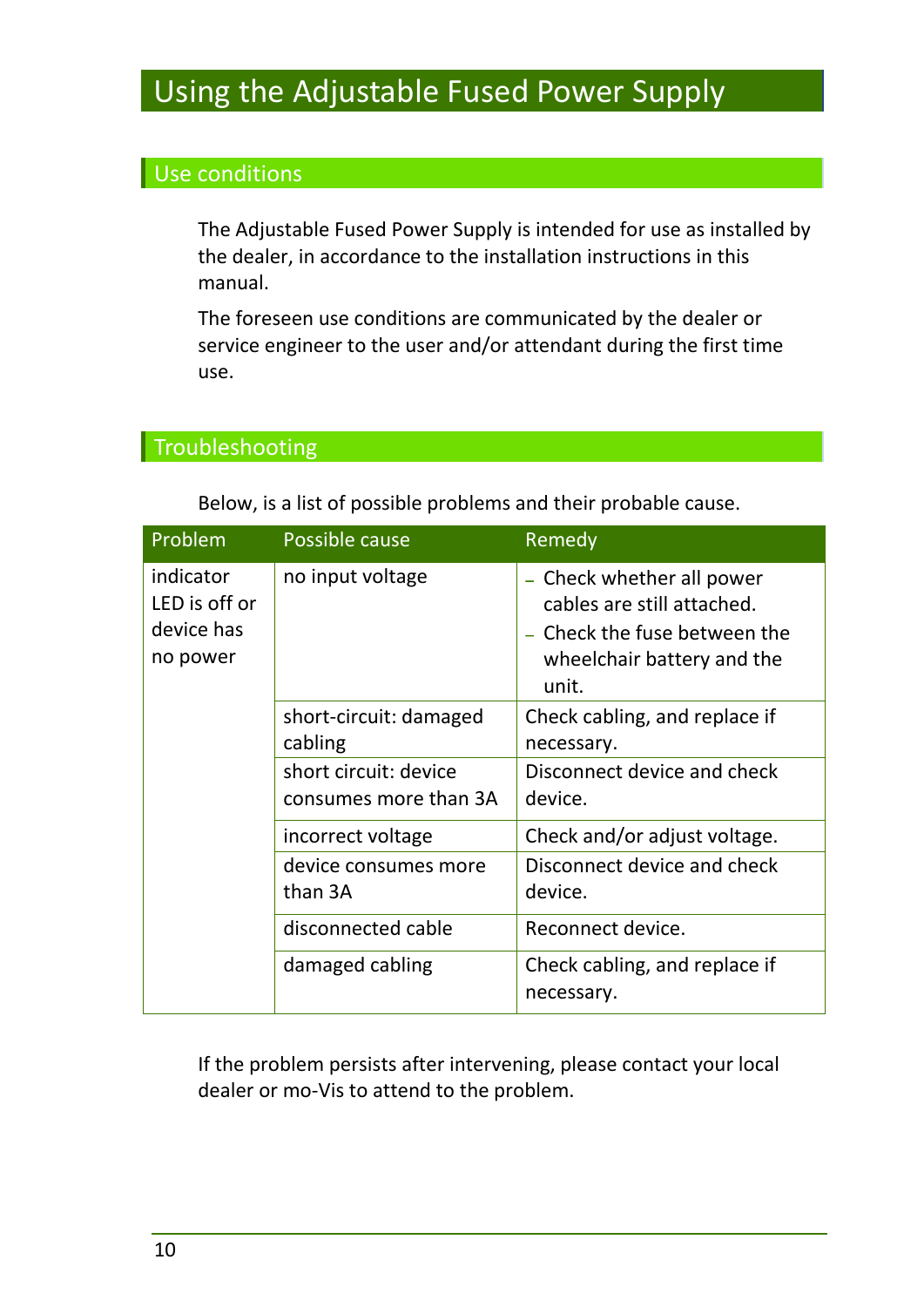## <span id="page-10-0"></span>Maintenance

#### *Cleaning*

- Gently remove dust and dirt with a damp cloth.
- The use of non-aggressive disinfectant cleaning agents is allowed.



*Do not immerse the Unit in water or use excessive amounts of liquid.*

## *Unit maintenance*

The Adjustable Fused Power Supply is maintenance-free. Under regular use circumstances, the unit does not require additional maintenance.

## <span id="page-10-1"></span>Technical data

#### *Name*

• Adjustable Fused Power Supply (P010-52)

#### *Power consumption*

in unloaded mode: Vin>17 V 3.3 mA, Vin<17 V 2.0 mA

#### *Transfer current*

• fused 2.5 A (double, Power wire + Ground wire)

#### *Output current*

- maximum continuous: 3 A
- peak (<10 S): 4.5 A

#### *Short circuit and thermal protected module*

# *Voltage supply*

17 V to 32 V

#### *Dimensions*

78 mm X 55 mm x 26 mm (HxWxD) 3.07 in x 2.16 in x 1.02 in (HxWxD)